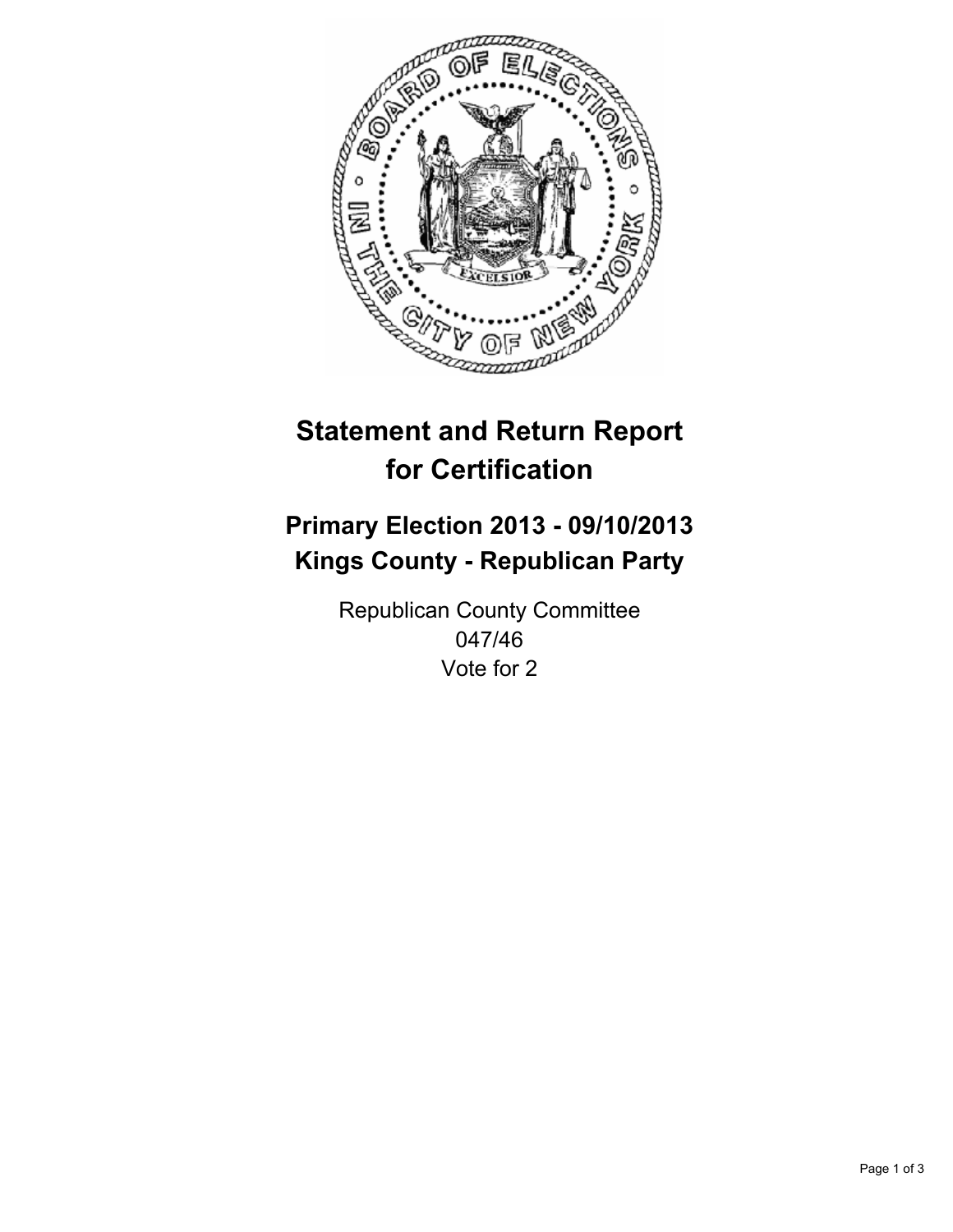

### **Assembly District 46**

| <b>EMERGENCY</b>     | 0        |
|----------------------|----------|
| ABSENTEE/MILITARY    |          |
| <b>FEDERAL</b>       | 0        |
| SPECIAL PRESIDENTIAL | 0        |
| <b>AFFIDAVIT</b>     | $\Omega$ |
| <b>JOY CHAN</b>      | 9        |
| CATHERINE LORENZO    | 19       |
| <b>LILLY REGINA</b>  | 11       |
| <b>JOHN REGINA</b>   | 18       |
| <b>Total Votes</b>   | 57       |
|                      |          |